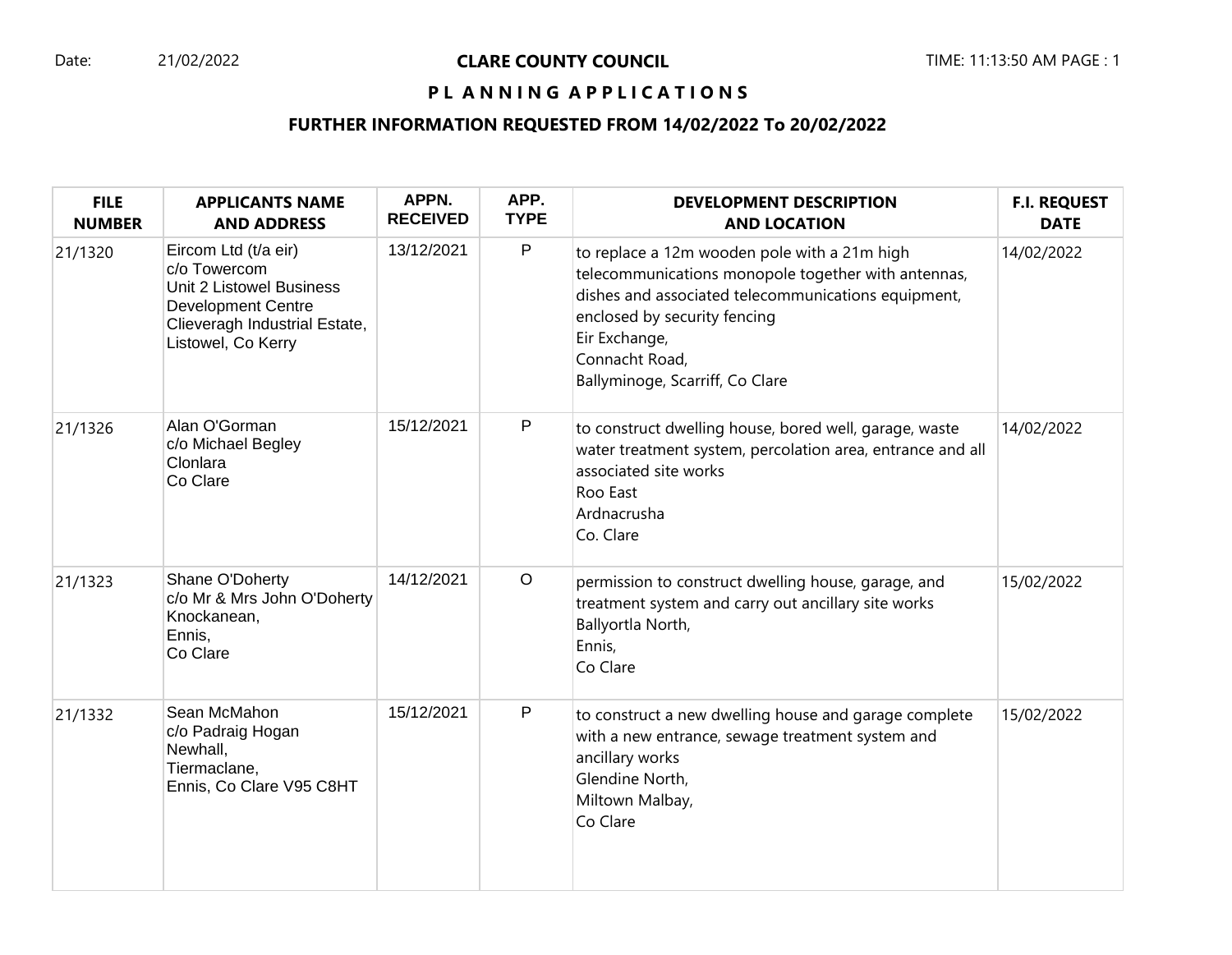#### Date: 21/02/2022 **CLARE COUNTY COUNCIL** TIME: 11:13:50 AM PAGE : 1

# PL ANNING APPLICATIONS

## **FURTHER INFORMATION REQUESTED FROM 14/02/2022 To 20/02/2022**

| 21/1324 | <b>Brendan Keane</b><br>c/o Michael J Eustace<br>Inisgrove,<br>Lahinch Road,<br>Ennis, Co Clare V95 HX24 | 15/12/2021 | $\mathsf{R}$ | of (a) the recently constructed replacement fence and (b)<br>the infilling works to the site at the rear of the property. An<br>Appropriate Assessment Screening report in compliance<br>with the habitats Directive accompanies this application<br>Ennis Abattoir,<br>Tulla Road,<br>Lifford, Ennis, Co Clare V95 EY82 | 16/02/2022 |
|---------|----------------------------------------------------------------------------------------------------------|------------|--------------|--------------------------------------------------------------------------------------------------------------------------------------------------------------------------------------------------------------------------------------------------------------------------------------------------------------------------|------------|
| 21/1328 | Aaron Hogg<br>c/o Michael Begley<br>Clonlara<br>Co Clare                                                 | 15/12/2021 | P            | to construct dwelling house, bored well, garage, waste<br>water treatment system, percolation area, entrance and all<br>associated site works<br>Cloontra East,<br>Truagh,<br>Clonlara, Co Clare                                                                                                                         | 16/02/2022 |
| 21/1329 | Sinead Hogg<br>c/o Michael Begley<br>Clonlara,<br>Co Clare                                               | 15/12/2021 | P            | to construct dwelling house, bored well, garage, waste<br>water treatment system, percolation area, entrance and all<br>associated site works<br>Cloontra East,<br>Truagh,<br>Clonlara, Co Clare                                                                                                                         | 16/02/2022 |
| 21/1333 | Cian Dillon<br>c/o Padraig Hogan<br>Newhall,<br>Tiermaclane,<br>Ennis, Co Clare                          | 15/12/2021 | P            | to construct a new dwelling house and garage complete<br>with a new entrance, sewage treatment system and<br>ancillary works<br>Sranagalloon,<br>Crusheen,<br>Co Clare                                                                                                                                                   | 16/02/2022 |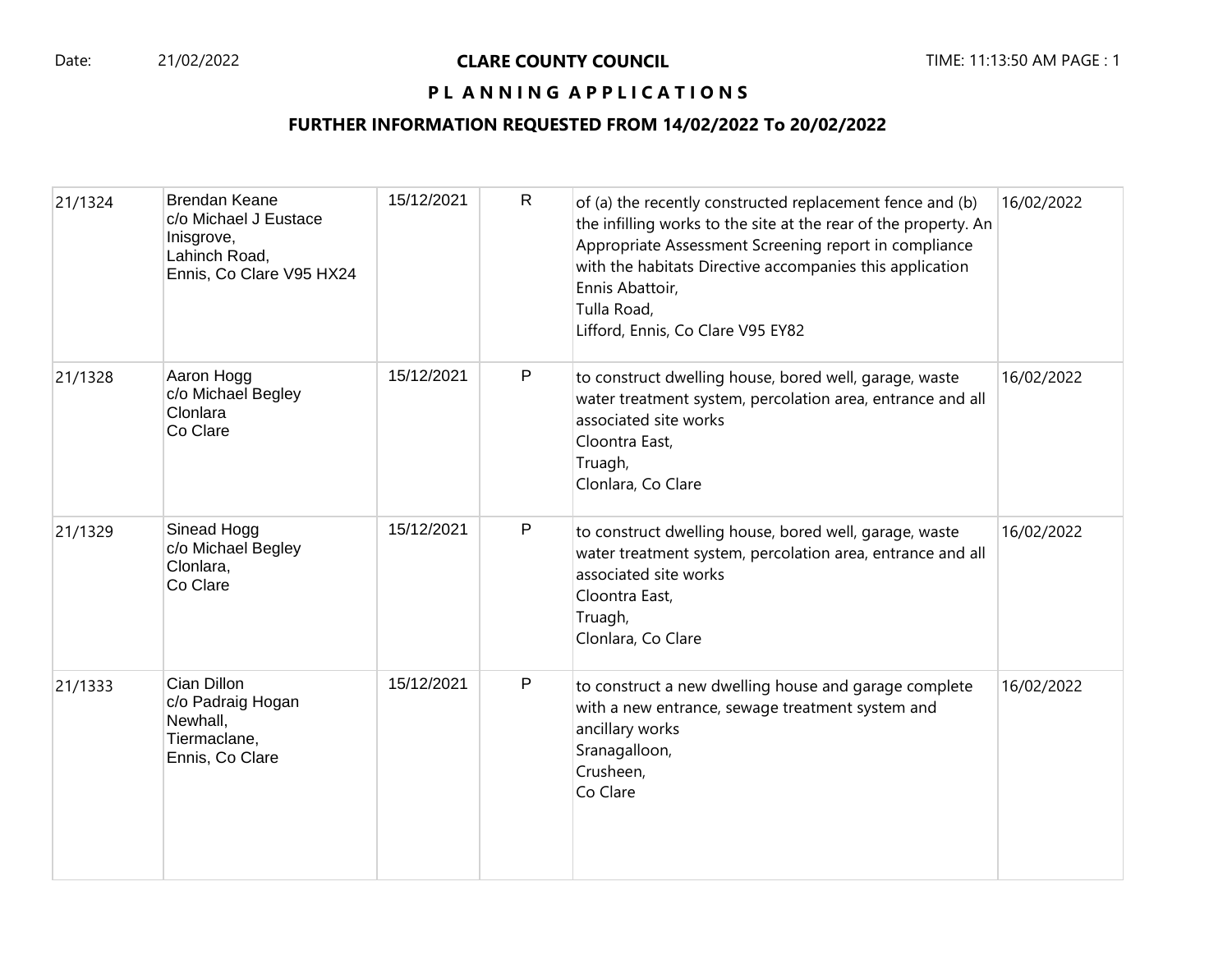#### Date: 21/02/2022 **CLARE COUNTY COUNCIL** TIME: 11:13:50 AM PAGE : 1

## PL ANNING APPLICATIONS

#### **FURTHER INFORMATION REQUESTED FROM 14/02/2022 To 20/02/2022**

| 21/1344 | Mark Moloney & Kathy<br>Hayes<br>c/o Mike Lyons<br>14 Bellewood,<br>Ballyneety,<br>Co Limerick | 17/12/2021 | P | for the construction of a vehicular entrance, dwelling<br>house, garage, septic tank and percolation area together<br>with all associated site works<br>Gortnagonnella<br><b>Broadford</b><br>Co. Clare<br>V94 E63C | 17/02/2022 |
|---------|------------------------------------------------------------------------------------------------|------------|---|---------------------------------------------------------------------------------------------------------------------------------------------------------------------------------------------------------------------|------------|
| 21/1351 | <b>Ben Lucas</b><br>c/o dforandesign<br>Lisdoonvarna<br>Co Clare                               | 20/12/2021 | P | to build a new Dwelling House, Garage, install a<br>wastewater treatment system & all other associated site<br>and ancillary works<br>Knocknaraha,<br>Liscannor,<br>Co Clare                                        | 18/02/2022 |
| 21/1352 | Geraldine Mc Caw & Sean<br>Brogan<br>c/o dforandesign<br>Lisdoonvarna<br>Co Clare              | 20/12/2021 | P | to build a new Dwelling House, Garage, bore a well, install<br>a wastewater treatment system & all other associated site<br>and ancillary works<br>Ballynew,<br>Miltown Malbay,<br>Co Clare                         | 18/02/2022 |

#### **\*\*\* CONTROL REPORT \*\*\***

- Approval : 0
- Extension of Duration : 0
	- Outline : 1
	- Permission : 9
	- Retention : 1